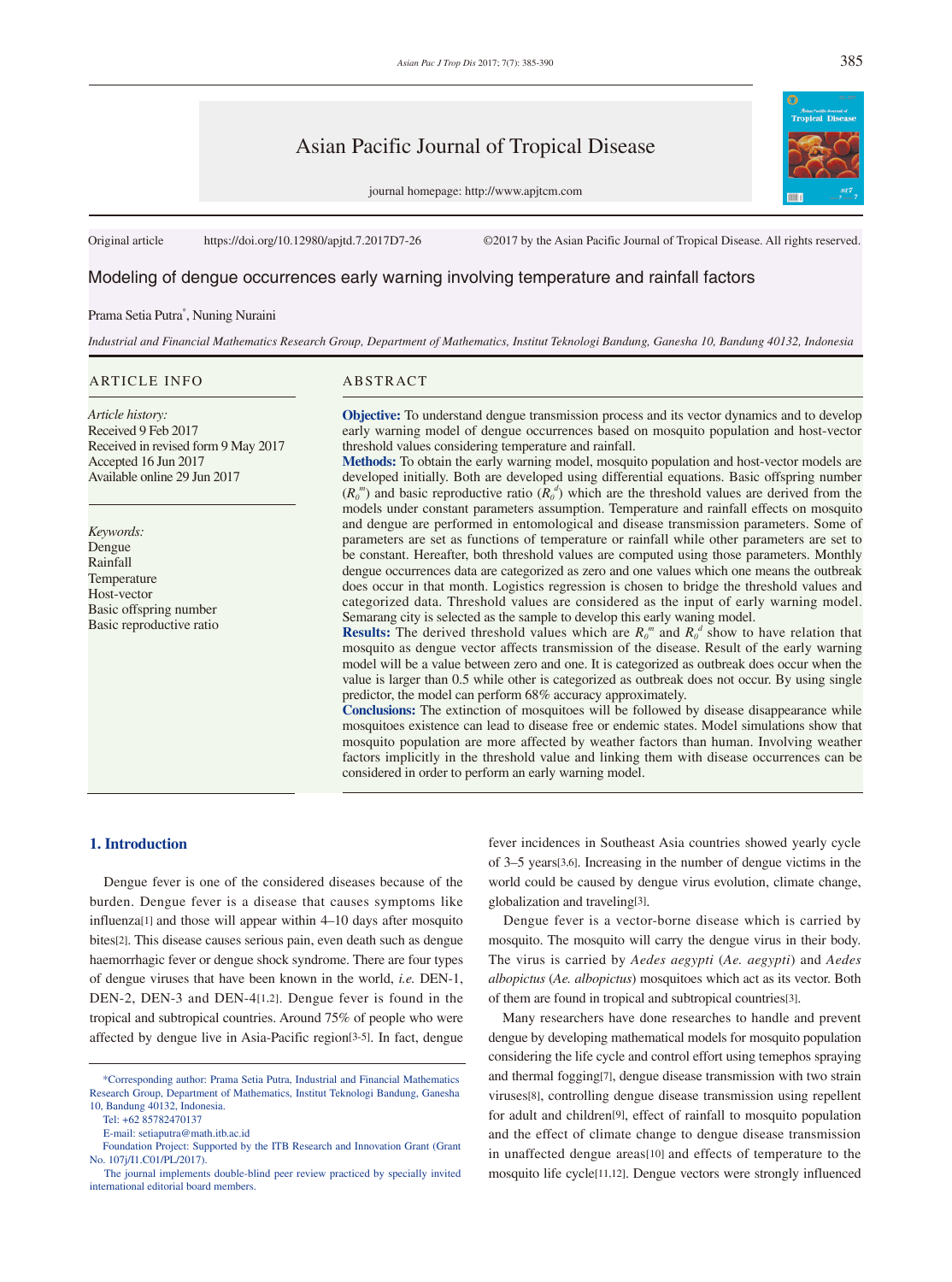by temperature. Temperature would affect the survival and living habits of the mosquito[3,13-15]. The influence of temperature on mortality of larva, pupae and adult mosquitoes, the ability of mosquito to lay eggs, and the phase transition were modeled into functions of temperature variable[11,12]. In addition, the effect of rainfall to the larva population has been developed[16].

 In this paper, we try to develop mosquito population model and host-vector model for dengue fever considering larva growth and the effect of temperature and rainfall to larva and adult mosquito. Under constant parameters assumption, we obtain the equilibrium points for mosquito population model and host-vector model. Basic offspring number for the mosquitoes model and basic reproductive ratio for the host-vector model are also provided by the next generation matrix method to determine threshold condition for the models. We simulate the mosquito model and host-vector model involving daily temperature and rainfall. Both affect the entomological and transmission parameters on the models. Besides that simulation, we found daily basic offspring number and basic reproductive ratio involving the temperature and rainfall. Then, we try to develop the early warning model based on the basic offspring number and basic reproductive ratio using logistics regression where the result is a number between zero and one. We categorize the result into zero or one, where zero is defined by the dengue outbreak which do not occur and one is defined by a dengue outbreak occurs.

## **2. Materials and methods**

# *2.1. Data*

 In this study, we used monthly aggregated dengue cases for Semarang city level from Semarang Health Department. Climate data were obtained from Center for Climate Change and Air Quality Indonesian Agency for Meteorology, Climatology and Geophysics (BMKG). We applied both dengue cases and climate data for the period of January 2003 to September 2013. Daily records of rainfall (mm) and average temperature (°C) of Semarang were used.

#### *2.2. Mosquito population model*

 Mosquito is one of insects which has full metamorphosis processes, *i.e*. egg, larva, pupae, and adult phases. Mosquito life phase can be categorized into two groups based on growing medium, the aquatic and non-aquatic phase. Egg, larva, and pupae phases were included in the aquatic phase and adult phase was included in non-aquatic phase. Mosquito model considering aquatic phase (egg, larva, pupae) and non-aquatic phase (adult) was discussed by involving temperature[11] and then was expanded by considering larva, pupae, and adult phases[12]. The entomological parameters for the mosquito model were estimated based on temperature-controlled experiments[11,12]. We developed the model considering larva and adult phases. We assumed that larva and adult were the important phases in mosquito life cycle. The egg phase was assumed to be included in larva phase and the pupae phase was not considered. This assumption was taken because pupae has ability to survive under less water condition and still be able to transform to adult mosquito[17]. Larva survival is strongly influenced by the environment and some larvae cannot transform into adult mosquito and die. The abundance

of mosquito is influenced by the breeding place. Here, we assumed that the existence of breeding place is strongly influenced by the rain which was taken based on the phenomena. Heavy rainfall can erase the existence of mosquito breeding place, while moderate rainfall can increase the mosquito breeding place.

 Our subject is started from larva phase. The recruitment rate of female larva was determined by a number of eggs laid by female mosquito then hatched into larva ( $\gamma \varphi \rho M$ ). These new born larva live in mosquito breeding place which is a pond of water in some containers such as flowerpots or cans. When a female mosquito lays eggs, the number of eggs is very ample. It makes sense if we consider logistics factor in the recruitment of new larva because a female mosquito usually lays many eggs. When the eggs hatched, competition between larva could happen and their growing place was very limited  $[\gamma \varphi \rho M (I - (L/C)^p)]$ . Due to rainfall giving impact on mosquito breeding place, we introduced a factor *p* that can support or diminish their breeding place. After spending several days, larva could transform into adult mosquito  $(\delta_m L)$ . Some of them still remained as larva and the less died  $[\mu_l (I - \theta) L]$ . The death process also occurred in adult mosquito phase  $(\mu_m M)$ .

The mathematical model of mosquito population can be written as:

$$
\frac{dL}{dM} = \gamma \varphi \rho M \left[ 1 - \left( \frac{L^p}{C} \right) \right] - \delta_m L - \mu_1 (I - \theta) L
$$
\n
$$
\frac{dM}{dt} = \delta_m L - \mu_m M \tag{1}
$$

 Model (1) provides two equilibrium points under constant entomological parameters assumption, those are trivial equilibrium point,  $X_0 = (L_0, M_0) = (0, 0)$ , and non-trivial equilibrium point,  $X^* =$  $(L^*, M^*)$ . *1*

$$
L^* = C (I - Q_0)^{\overline{P}}
$$
  

$$
M^* = \frac{\delta_m}{\mu_m} L^*
$$
 (2)

with  $Q_0 = \mu_m [\delta_m + (I - \theta) \mu_l] / (\gamma \varphi \rho \delta_m)$ .

 To check the stability of equilibrium points, we look for eigenvalues of Jacobian matrix for each equilibrium point. We obtain stability conditions for  $X_0$  is  $Q_0 > 1$  and condition of existence and stability to  $X^*$  is a value  $0 < Q_0 < 1$ .

 Furthermore, we look for basic offspring number of model (1) using Next Generation Matrix. Thus, we obtain basic offspring number in form:

$$
R_0^{\ \ m} = \sqrt{I/Q_0} \tag{3}
$$

 Based on the basic offspring number and obtained stability condition, we can conclude that equilibrium point  $X_0$  will be stable if and only if  $R_0^m$  < 1 and equilibrium point *X* will be stable if and only if  $R_0^m > 1$ .

#### *2.3. Dengue model*

 Dengue fever is a vector-borne disease and the vectors are *Ae. aegypti* and *Ae. albopictus*. Host-vector model is used as the foundation for dengue model. However, we consider previous mosquito population model to be adapted in the host-vector model. The mathematical model is written as:

$$
\frac{dS_h}{dt} = \mu_h N_h - \frac{\beta_h b \omega S_h I_h}{N_h} - \mu_h S_h
$$

$$
\frac{dI_h}{dt} = \frac{\beta_h b \omega S_h I_h}{N_h} - (\mu_h + \tau_H) I_h
$$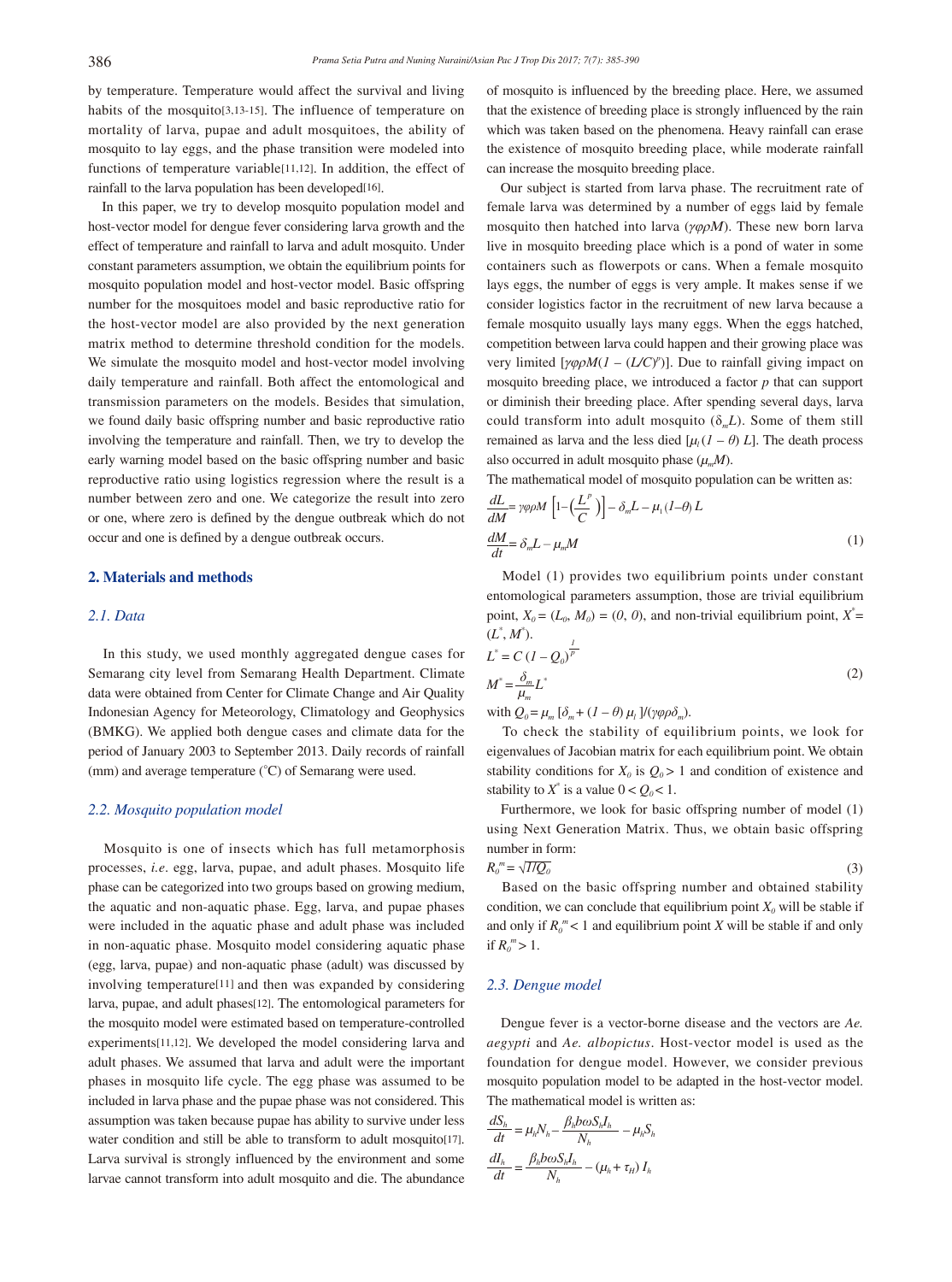$$
\frac{dR_h}{dt} = \tau_h I_h - \mu_h R_h
$$
\n
$$
\frac{dL}{dt} = \gamma \varphi \rho \left( S_m + I_m \right) \left[ I - \left( \frac{L^P}{C} \right) \right] - \delta_m L - \mu_l L \left( I - \theta \right) L
$$
\n
$$
\frac{dS_m}{dt} = \delta_m L - \frac{\beta_m b S_m I_h}{N_h} - \mu_m S_m
$$
\n
$$
\frac{dI_m}{dt} = \frac{\beta_m b S_m I_h}{N_h} - \mu_m I_m
$$
\n(4)

Under constant parameters assumption, we obtain disease and vector free equilibrium point,  $X_{\text{dof}} = (N_h, 0, 0, 0, 0, 0)$ , disease free equilibrium point,  $X_{df} = (N_h, 0, 0, L^{df}, S_m^{df}, 0)$  with  $L^{df} = C (I - Q_0)^{1/p}$ and  $S_m^{\ d} = \delta_m L^{df}/\mu_m$ , endemic equilibrium point,  $X_e = (S_h^e, I_h^e, R_h^e, Q_I,$  $S_m^e$ ,  $I_m^e$ ) and the last equilibrium point does not exist. However, in this case, we will only consider disease and vector free, disease free, and endemic equilibrium points. With  $X = (S_h, I_h, R_h, L, S_m, I_m)$ .

2<sup>2</sup>

$$
S_{h}^{e} = \frac{(b\beta_{m}\mu_{h} + \mu_{h}\mu_{m} + \mu_{m}\tau_{h}) N_{h}^{2} \mu_{m}}{b\beta_{m}(b\omega\beta_{h}\delta_{m}Q_{I} + N_{h}\mu_{h}\mu_{m})}
$$
  
\n
$$
I_{h}^{e} = \frac{N_{h}\mu_{h}\left[\delta_{m}\beta_{m}\beta_{h}\omega b^{2}Q_{I} - \mu_{m}^{2}N_{h}(\mu_{h} + \tau_{h})\right]}{(\mu_{h} + \tau_{h}) b\beta_{m}(b\omega\beta_{h}\delta_{m}Q_{I} + N_{h}\mu_{h}\mu_{m})}
$$
  
\n
$$
R_{h}^{e} = \frac{N_{h}\tau_{h}\left[\delta_{m}\beta_{m}\beta_{h}\omega b^{2}Q_{I} - \mu_{m}^{2}N_{h}(\mu_{h} + \tau_{h})\right]}{b\beta_{m}(b\omega\beta_{h}\delta_{m}Q_{I} + N_{h}\mu_{h}\mu_{m})}
$$
\n
$$
Q = C\left(\frac{1}{2} - Q\right)^{1/p}
$$
\n(5)

$$
Q_{l} = C (I - Q_{0})^{l/p}
$$
  

$$
S_{m}^{e} = \frac{(\mu_{h} + \tau_{h}) (b \omega \beta_{h} \delta_{m} Q_{l} + N_{h} \mu_{h} \mu_{m})}{(b \beta_{h} \omega (b \beta_{m} \mu_{h} + \mu_{h} \mu_{m} + \mu_{m} \tau_{h})}
$$

$$
I_{m}^{e} = \frac{\mu_{h} [\delta_{m} \beta_{m} \beta_{h} \omega b^{2} Q_{I} - \mu_{m}^{2} N_{h} (\mu_{h} + \tau_{h})]}{\mu_{m} b \beta_{h} \omega (b \beta_{m} \mu_{h} + \mu_{h} \mu_{m} + \mu_{m} \tau_{h})}
$$

To check the stability of equilibrium points  $X_{\text{dof}}$ ,  $X_{\text{dif}}$  and  $X_{\text{e}}$ , we look for eigenvalues of Jacobian matrix for each equilibrium point. We get stability condition for  $X_{\text{day}}$  which is  $Q_0 > 1$  or  $R_0^m < 1$ . The existence condition for  $X_{df}$  and  $X_e$  is  $0 < Q_0 < 1$  or  $R_0^m > 1$ , and stability condition for both  $X_{d}$  and  $X_e$  will be described using basic reproductive ratio.

 Furthermore, we compute basic reproductive ratio of model (5) using Next Generation Matrix. Thus, we obtain basic reproductive ratio in form:

$$
R_o^d = \sqrt{\frac{b^2 \beta_m \beta_h \omega \delta_m C (I - Q_0)^{1/p}}{N_h \mu_m^2 (\mu_h + \tau_h)}}
$$
(6)

 With this basic reproductive ratio, we get the stability condition for  $X_{df}$  and  $X_e$ . We can conclude that the equilibrium point  $X_{df}$  will be stable if and only if  $R_0^d$  < 1 and the equilibrium point  $X_e$  will be stable if and only if  $R_0^d > 1$ .

## *2.4. Parameters*

 The model will be related to weather factors, the rainfall and temperature. Relation between model and weather factors was associated in used parameters. Parameters  $\varphi$ ,  $\rho$ ,  $\delta_m$ ,  $\theta$ ,  $\mu_m$ ,  $\beta_h$ ,  $\beta_m$  and  *were assumed to be affected by the temperature. Parameter*  $*p*$  *was* assumed to be influenced by rainfall and parameters  $\mu_l$  and  $\theta$  was assumed to be influenced by rainfall and temperature.

Function of temperature parameters ( $\varphi$ ,  $\delta_m$ ,  $\theta$ ,  $\mu_m$  and  $\mu_l$ ) were obtained from Yang *et al.*[12], but we gave an additional condition for parameters

*μ*<sub>l</sub> and *θ*. Parameter was assumed to be the same with  $μ$ <sub>l</sub> but *θ* was dimensionless. Functions of temperature for several parameters(*βh*, *βm* and *b*) were adapted from Liu-Helmersson *et al.*[15]. We tried to construct a function of temperature for parameter based on phenomena that the eggs could hatch when the water surface temperature was appropriate[17]. Water surface temperature was assumed to be represented by the air temperature. We also constructed a function of rainfall for parameter *p* based on the phenomena that heavy rainfall can erase the existence of mosquito breeding place, while moderate rainfall that lasted for a long time will increase the place. The compartment diagram for dengue model is shown in Figure 1. Definition of used variables and parameters is explained in Table 1.



**Figure 1.** Compartment diagram for dengue model.

Six compartments were used in the model. Host and vector have similar cycle where each group can be infected when the infected compartment of each group interacts with susceptible compartment of different group. Bold line explains cycle of compartments in each group and dotted line explains disease transmission process between different groups.

#### **Table 1**

Description of variables and parameters.

|                                 | Variables/ Description                                        |
|---------------------------------|---------------------------------------------------------------|
| Parameters                      |                                                               |
| L                               | The number of larva population                                |
| M                               | The number of mosquito population                             |
| $S_m$                           | The number of susceptible mosquito population                 |
| $I_m$                           | The number of infected mosquito population                    |
| $S_h$                           | The number of susceptible human population                    |
| $I_h$                           | The number of infected human population                       |
| $R_h$                           | The number of recovery human population                       |
| $\mu_h$                         | Human birth and death rate                                    |
| $\mu_l$                         | Larval survival rate                                          |
| $\mu_m$                         | Mosquito survival rate                                        |
| $\delta_m$                      | Transition rate larva to mosquito                             |
| $\theta$                        | Proportion of larva remain in larva phase                     |
| γ                               | Probability of the egg hatch the female larva                 |
| $\varphi$                       | Female mosquito ovulation rate                                |
| $\rho$                          | Probability of the egg hatch                                  |
| $\boldsymbol{p}$                | The effect of rainfall on the mosquito breeding place         |
| $\cal C$                        | Larva's carrying capacity in best condition                   |
| $N_h$                           | Total number of human population                              |
| $\beta_{h}$                     | Virus transmission rate from infected mosquito to susceptible |
|                                 | human                                                         |
| $\beta_{\scriptscriptstyle{m}}$ | Virus transmission rate from infected human to susceptible    |
|                                 | mosquito                                                      |
| b                               | <b>Biting</b> rate                                            |
| $\omega$                        | Number of targeted human                                      |
| $\tau_h$                        | Human recovery rate                                           |

 Heavy rainfall is defined when the rainfall exceeds 50 mm. 50 mm of rainfall becomes the threshold to give impact on the existence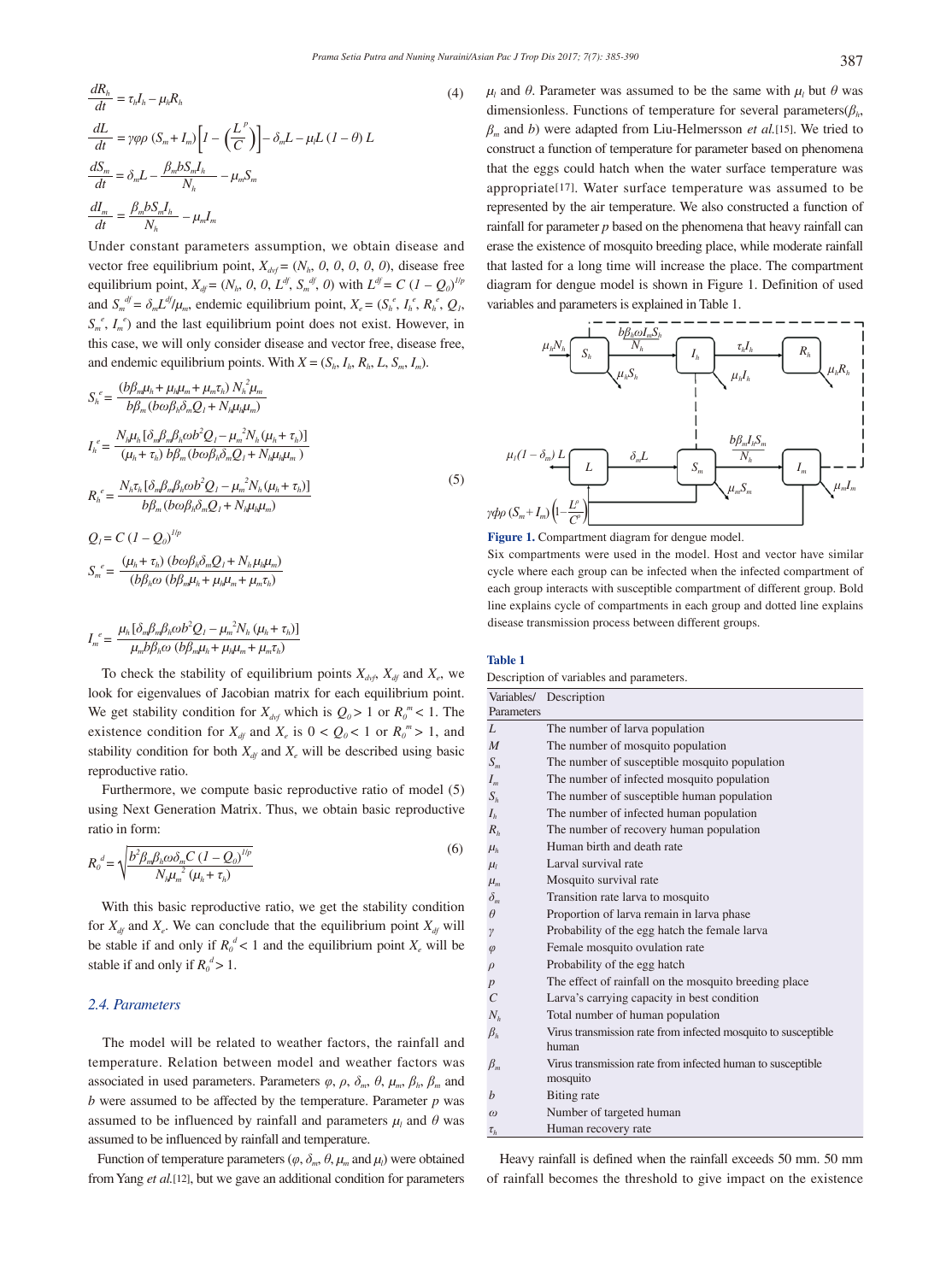of mosquito breeding place and larva survival. We assumed if rain happens in small rate ( $0 \le R \le 10$ ), it will give no impact to mosquito breeding place. We defined "no impact" as a normal condition and it equals to 1/2. If rain happens in moderate rate ( $10 \le R \le 50$ ), it will give advantage to mosquito breeding place. The advantage is assumed to follow a parabolic path. It gives maximum impact when 25 mm rate of rain. If rain happens very bad ( $R \geq 50$ ), it will give disadvantage to mosquito breeding place by diminishing their site. Parameters related to the availability of mosquito breeding place (*p*) and larva survival (*μl* ) when heavy rain occurs are illustrated in Figure 2. Likewise, the effect of temperature on hatching eggs (*ρ*) is also illustrated in Figure 2. Maximum impact of temperature to hatch eggs is assumed to occur in average temperature of Semarang city. Functions of the parameters are decribed in Table 2.

#### *2.5. Early warning model*

 Early warning (EW) model in this paper was developed by linking the value of  $R_0^d$  or  $R_0^m$  with the number of monthly incidence of dengue. The EW model was developed using logistic regression. Result of the model then was categorized into either an outbreak (extraordinary events) or not an outbreak. Value of  $R_0^d$  and  $R_0^m$  were obtained daily. Minimum value, maximum value, and average value of  $R_0^d$  and  $R_0^m$ were used to relate with monthly incidence.

 In this paper, the model used two conditions, outbreak (true) or not outbreak (false). To determine the occurrence of an outbreak, we defined *i*-th month as an outbreak when the number of dengue cases reach 226 cases. Value of 226 is an average of dengue cases that occurred in Semarang city on January 2003 until September 2013.

 We applied single predictor *X* in our model. The predictor candidates were selected from daily  $R_0^d$  and  $R_0^m$  which were calculated based on temperature and rainfall. The daily  $R_0^d$  and  $R_0^m$  then were computed to be monthly by applying average, minimum and maximum values. Thus, we obtained six predictor candidates which are average of  $R_0^d$  $(X_1)$ , minimum of  $R_0^d(X_2)$ , maximum of  $R_0^d(X_3)$ , average of  $R_0^m(X_4)$ , minimum of  $R_0^m$  ( $X_5$ ) and maximum of  $R_0^m$  ( $X_6$ ). We have clustered dengue cases data into two categories and to obtain the model, regression equation can be described by:

$$
\ln \frac{\psi(X)}{1 - \psi(X)} = \beta_0 + \beta X \tag{7}
$$

where  $\psi(X)$  is probability of dengue outbreak to be occurred.

## **3. Results**

### *3.1. Simulation*

 In this paper, we simulated the dynamics of the mosquito population and dengue model involving rainfall and temperature factors.



a: Parameter *p* (effect of rainfall to mosquito breeding place) respect to *R* (rainfall); b: Parameter  $\mu_l$  (larva survival rate) respect to *R* (rainfall) when  $R \ge 50$ ; c: Parameter *ρ* (probability of hatching eggs) respect to *T* (temperature).

#### **Table 2**

Parameters which computed using temperature and rainfall data.

| Parameter                                                                                                                                                                                                                                                        | Reference          |
|------------------------------------------------------------------------------------------------------------------------------------------------------------------------------------------------------------------------------------------------------------------|--------------------|
| $\varphi(T) = -5.4 + 18T - 0.2124T^{2} + 1.015 \times 10^{-2}T^{3} - 1.515 \times 10^{-4}T^{4}$                                                                                                                                                                  | $\lceil 12 \rceil$ |
| $\rho(T) = 1/(4\sigma\sqrt{2\pi}) \exp[-1/2(T-\mu)^2/(4\sigma)^2]$                                                                                                                                                                                               | Constructed        |
| $\delta_m(T) = -1.847 + 0.8291T - 0.1457T^2 + 1.305 \times 10^{-2}T^3 - 6.461 \times 10^{-4}T^4 + 1.796 \times 10^{-5}T^5 - 2.61 \times 10^{-7}T^6 + 1.551 \times 10^{-9}T^7$                                                                                    | $\lceil 12 \rceil$ |
| $\mu_l(R, T) = \left\{ \frac{2.315 - 0.419T + 0.02375T^2 - 7.358 \times 10^{-4}T^3 + 7.503 \times 10^{-6}T^4, R < 50 \right\}$<br>$\mu_l(R, T) = \left\{ \frac{2.315 - 0.419T + 0.02375T^2 - 7.358 \times 10^{-4}T^3 + 7.503 \times 10^{-6}T^4, R < 50 \right\}$ | [12]               |
|                                                                                                                                                                                                                                                                  | Costructed         |
| $\mu_m(T) = 0.8692 - 0.1590T + 0.01116T^2 - 3.408 \times 10^{-4}T^3 + 3.809 \times 10^{-6}T^4$                                                                                                                                                                   | $\lceil 15 \rceil$ |
|                                                                                                                                                                                                                                                                  | Constructed        |
| $p(R) = \begin{cases} 1/2, R < 10 \\ -1/800R^2 + 3/40R - 1/8, 10 \le R < 50 \\ 1/2 (1 + \sqrt{R - 50}), R \ge 50 \end{cases}$                                                                                                                                    |                    |
|                                                                                                                                                                                                                                                                  |                    |
| $\beta_h(T) = 0.001044T(T - 12.286) (32.461 - T)^{1/2}$                                                                                                                                                                                                          | $\lceil 15 \rceil$ |
| $\beta_m(T) = \left\{ \begin{array}{ll} 0.0729T - 0.9037, 12.41 \le T \le 26.1 \\ 1, 26.1 \le T \le 32.5 \end{array} \right.$                                                                                                                                    | $\lceil 15 \rceil$ |
|                                                                                                                                                                                                                                                                  |                    |
| $b(T) = (0.03T + 0.66)/7$                                                                                                                                                                                                                                        | $\lceil 15 \rceil$ |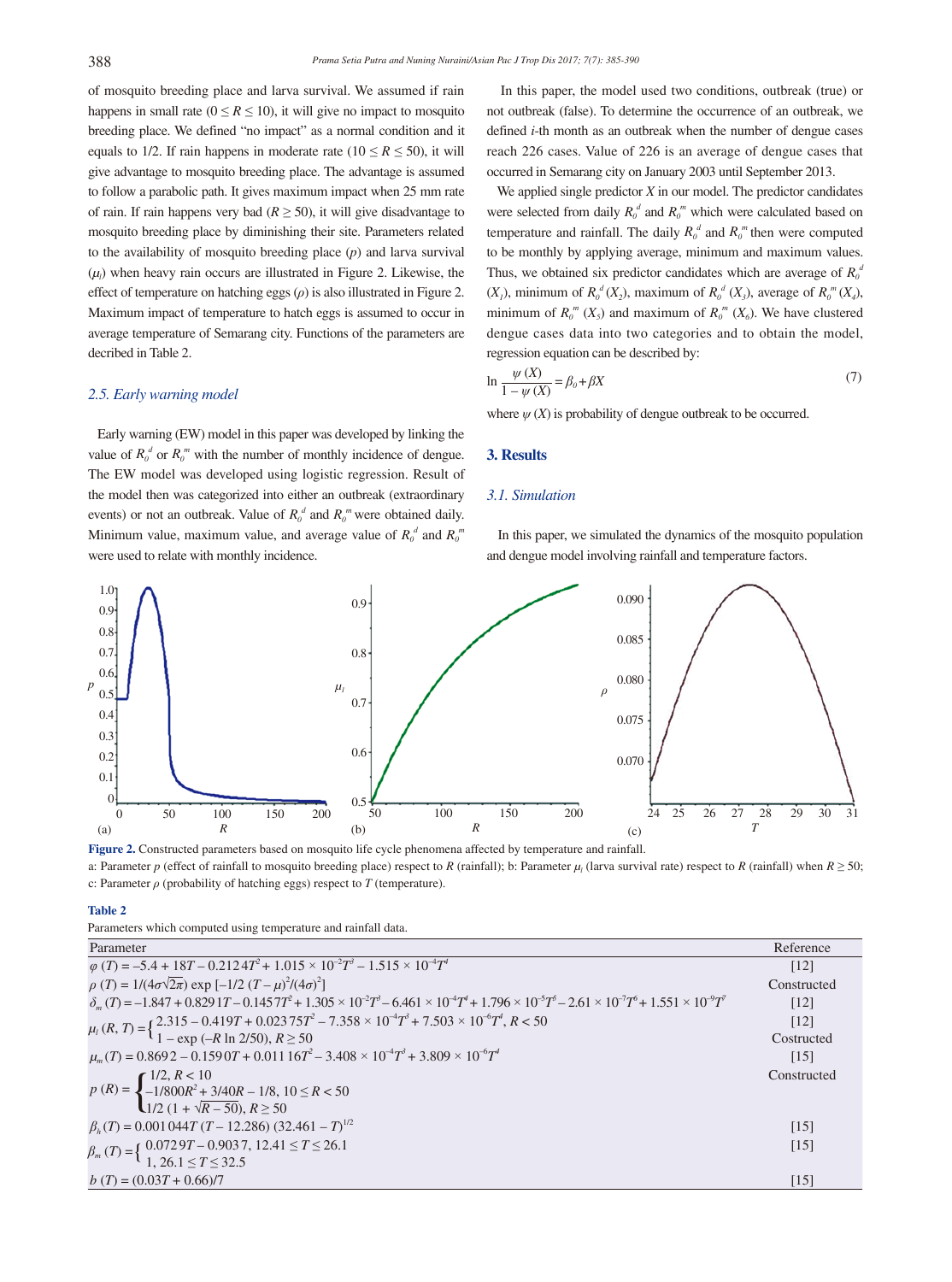

**Figure 3.** Simulation of larva and mosquitoes population in model (1) involving temperature and rainfall.

We simulated the model (1) and (4) using rainfall and average temperature data from January 1st 2003 until September 30th 2013 in Semarang. We computed the data in accordance with mosquito breeding phenomena for this simulation. The rate of mosquito ovulation ( $\varphi$ ), transition rate larva to mosquito ( $\delta_m$ ), and larva survival rate  $(\mu_l)$  were set using the average of 7 days temperature. We also considered average of 7 days rainfall in larva survival rate. We used average of 2 days temperature for the rate of hatching eggs (*ρ*), average of 3 days temperature for the effect of rainfall on mosquito breeding place (*p*), and average of 15 days temperature for mosquito survival rate  $(\mu_m)$ . Daily temperature was applied to compute transmission rates  $(\beta_h, \beta_m)$  and mosquito biting rate (*b*).

Other parameters for this simulation were selected to be  $\gamma = 1/2$ ,  $C = 10^3$ ,  $\mu_h = 0.0012145/30$ ,  $\omega = 6$ ,  $\tau_h = 1/14$  and  $N_h = 10^5$ . Besides simulating model (1) and (4) involving rainfall and temperature, we compared the simulation results with the equilibrium points using parameters based on the average of rainfall and average temperature in Semarang city. Semarang city has average 6.4 mm of rainfall per day and average 27.39 °C of temperature. Equilibrium point for each variable is represented by the black line in Figures 3 and 4. We found out that the number of mosquito population will fluctuate around its equilibrium point or close to its equilibrium point. Furthermore, it is obvious that the weather factor is more influential on vector population than human population.

## *3.2. Proposed early warning system*

 The models were logistic regression with single predictor. Predictor candidates were obtained by selecting the  $R_0^d$  and  $R_0^m$ . By looking at the significance of regression coefficients of each predictor and correctness percentage in Table 3, the chosen predictors were  $X_i$ (Monthly average value of  $R_0^d$ ),  $X_2$  (Minimum value of  $R_0^d$ ) and  $X_5$ (Minimum value of  $R_0^m$ ).

The main models that we offered for EW is model with  $X_2$  as a predictor (EW1) provide 68.2% accuracy. Alternative models that

we offered is model with  $X_5$  as a predictor (EW2) provide 67.4% accuracy.



**Figure 4.** Simulation of human and vector population in model (4) involving temperature and rainfall.

a: Number of vectors population; b: Number of human population.

#### **Table 3**

| Predictor, its significance and accuracy percentage of logistics regression. |  |  |
|------------------------------------------------------------------------------|--|--|
|                                                                              |  |  |

| Predictor | Siginificance | Correctness |
|-----------|---------------|-------------|
| $X_{I}$   | 0.030         | 68.2%       |
| $X_2$     | 0.010         | 68.2%       |
| $X_{3}$   | 0.079         | 65.1%       |
| $X_4$     | 0.028         | 65.9%       |
| $X_5$     | 0.043         | 67.4%       |
| $X_{6}$   | 0.084         | 65.1%       |